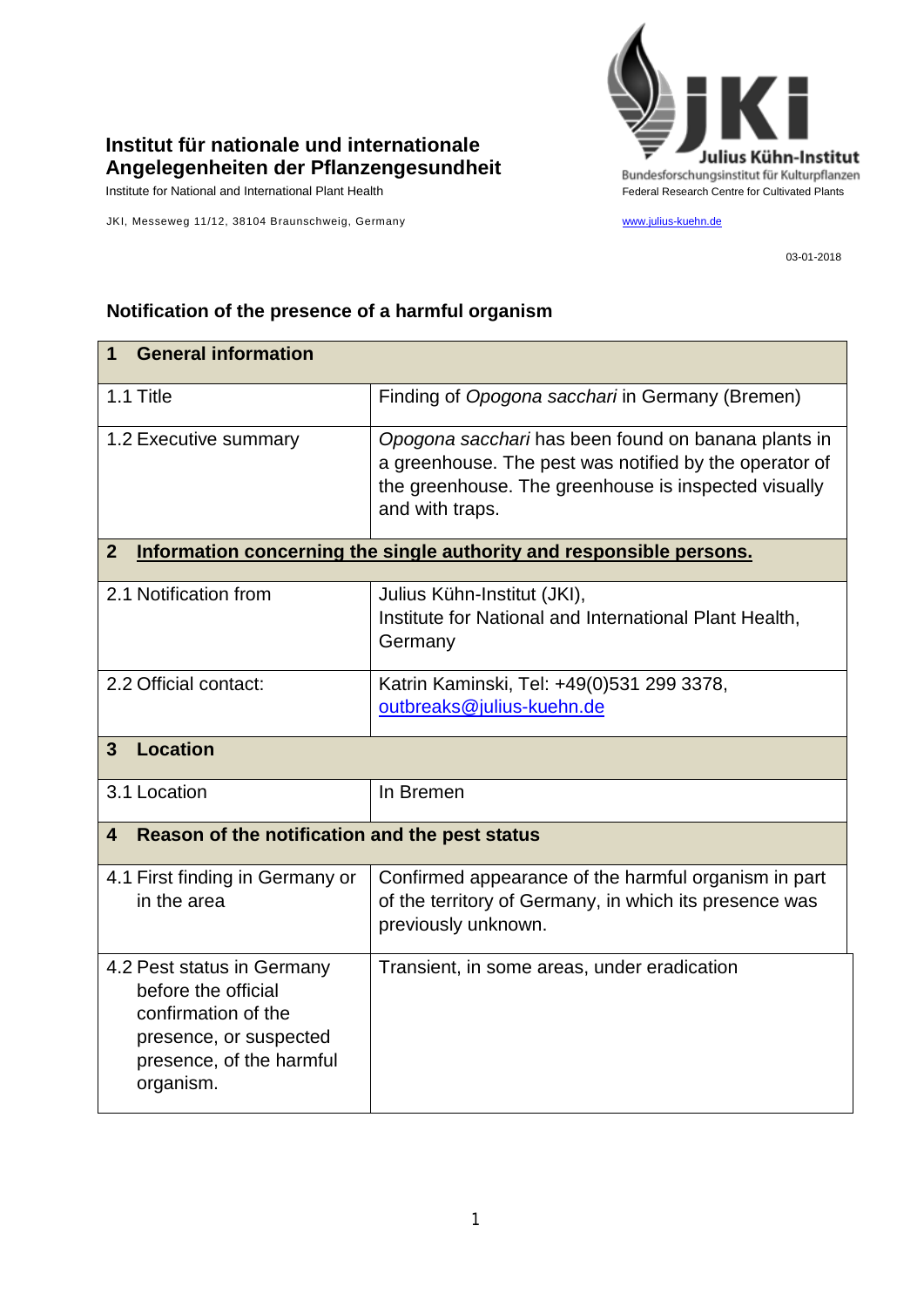| 4.3 Pest status in Germany after the<br>official confirmation of the presence of<br>the harmful organism. | Transient, in some areas, under<br>eradication                                                   |  |
|-----------------------------------------------------------------------------------------------------------|--------------------------------------------------------------------------------------------------|--|
| Finding, sampling, testing and confirmation of the harmful organism.<br>5                                 |                                                                                                  |  |
| 5.1 How the presence or appearance of<br>the harmful organism was found.                                  | Information submitted by professional<br>operator                                                |  |
| 5.2 Date of finding:                                                                                      | 24-11-2017                                                                                       |  |
| 5.3 Sampling for laboratory analysis.                                                                     |                                                                                                  |  |
| 5.4 Name and address of the Laboratory.                                                                   | Julius Kühn-Institut, Stahnsdorfer Damm<br>81, 14532 Kleinmachnow                                |  |
| 5.5 Diagnostic method.                                                                                    | Morphological identification                                                                     |  |
| 5.6 Date of official confirmation of the<br>harmful organism's identity.                                  | 21-12-2017                                                                                       |  |
| Infested area, and the severity and source of the outbreak in that area.<br>6                             |                                                                                                  |  |
| 6.1 Size and delimitation of the infested<br>area.                                                        | 3 plants                                                                                         |  |
| 6.2 Characteristics of the infested area<br>and its vicinity.                                             | Physically closed conditions: greenhouse                                                         |  |
| 6.3 Host plants in the infested area and<br>its vicinity.                                                 |                                                                                                  |  |
| 6.4 Infested plant(s), plant product(s) and<br>other object(s).                                           | Musa, plant already planted, not to be<br>reproduced or moved                                    |  |
| 6.5 Severity of the outbreak.                                                                             | Musa plants are grown in 2 greenhouses<br>but the infestation was only found in 1<br>greenhouse. |  |
| 6.6 Source of the outbreak.                                                                               |                                                                                                  |  |
| <b>Official phytosanitary measures.</b><br>$\overline{\mathbf{7}}$                                        |                                                                                                  |  |
| 7.1 Adoption of official phytosanitary<br>measures.                                                       |                                                                                                  |  |
| 7.2 Date of adoption of the official<br>phytosanitary measures.                                           |                                                                                                  |  |